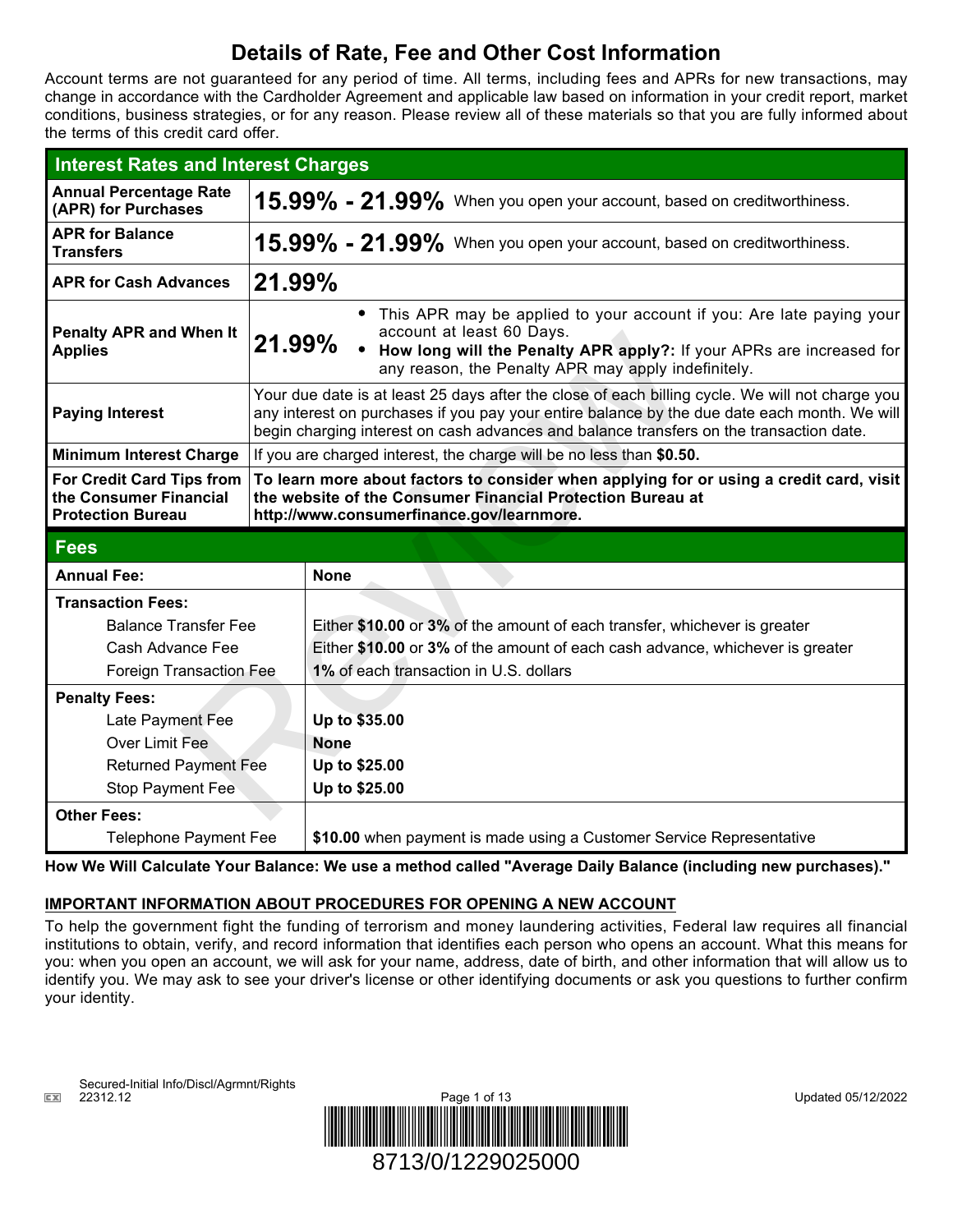## **CURRENT ACCOUNT INFORMATION**

Current Account information is available by mailing us at Northwest Bank, Credit Card Programs, PO Box 788, Warren, Pennsylvania 16365 or call toll free: (877) 300-5768.

Reviews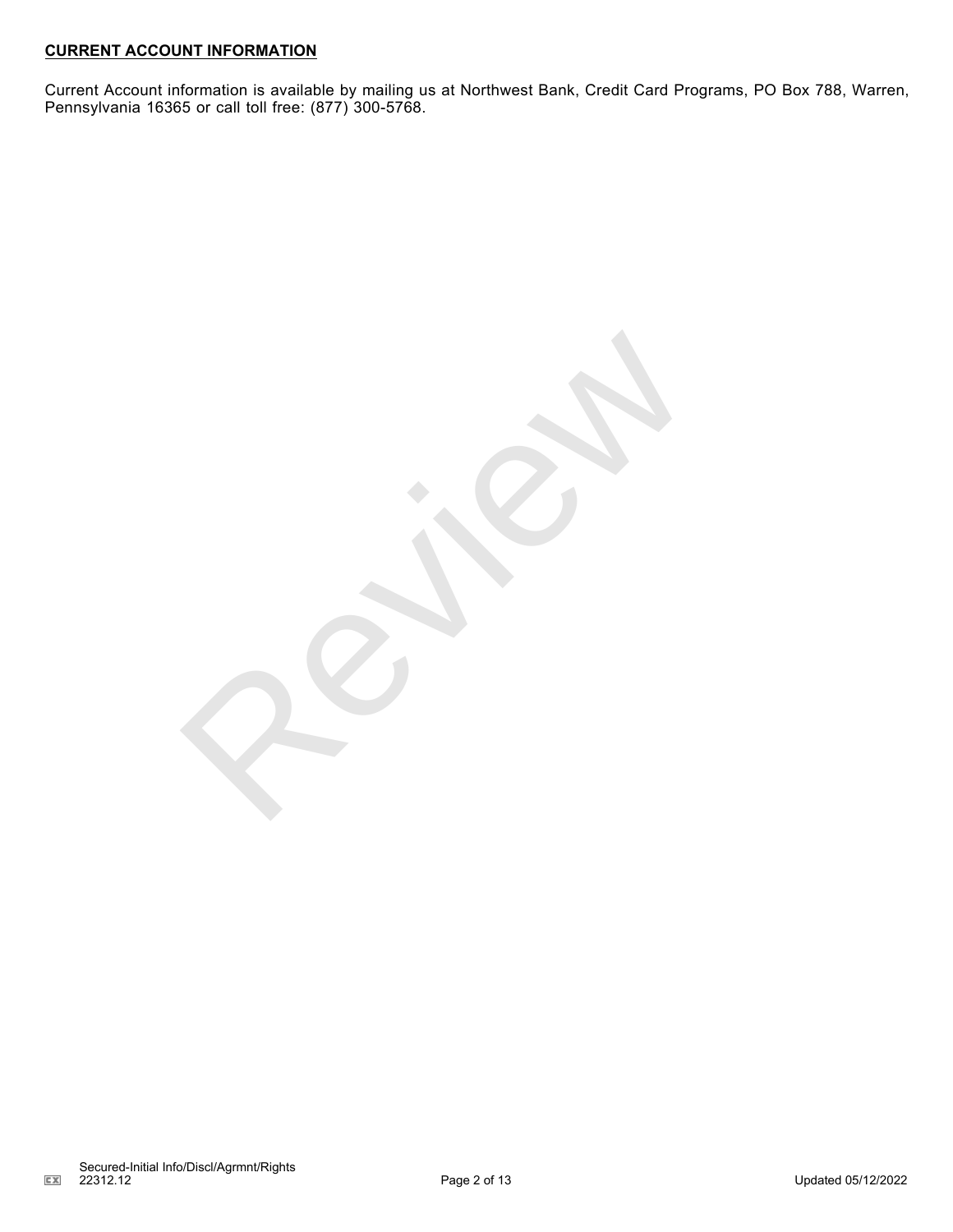# **INITIAL DISCLOSURES**

### **1. Finance Charge Calculation Method**

**Cash Advances:** The Finance Charge on Cash Advances is calculated in accordance with Method A - Average Daily Balance (including current transactions) which is described as follows: The Finance Charge on cash advances begins from the date you obtained the cash advance, or the first day of the billing cycle in which it is posted to your account, whichever is later. There is no grace period.

The Finance Charges for a billing cycle are computed by applying the monthly Periodic Rate to the "average daily balance" of your account. To get the average daily balance, we take the beginning balance of your account each day, add any new purchases or cash advances, and subtract any payments, credits, non-accruing fees, and unpaid finance charges. This gives us the daily balance. Then we add up all the daily balances for the billing cycle and divide the total by the number of days in the billing cycle. We do this calculation separately for each feature such as Purchases, Cash Advances, Balance Transfers or Promotional Balances.

**Purchases:** The Finance Charge on Credit Purchases is calculated in accordance with Method G - Average Daily Balance (including current transactions) which is described as follows: To avoid incurring an additional Finance Charge on Purchases reflected on your monthly statement and, on any new Purchases appearing on your next monthly statement, you must pay the New Balance, shown on your monthly statement, on or before the Payment Due Date. The grace period for the New Balance of Purchases extends to the Payment Due Date.

The Finance Charges for a billing cycle are computed by applying the monthly Periodic Rate to the "average daily balance" of your account. To get the average daily balance, we take the beginning balance of your account each day, add any new purchases or cash advances, and subtract any payments, credits, non-accruing fees, and unpaid finance charges. This gives us the daily balance. Then we add up all the daily balances for the billing cycle and divide the total by the number of days in the billing cycle. We do this calculation separately for each feature such as Purchases, Cash Advances, Balance Transfers or Promotional Balances. mance Charge on Creati Purchases is calculated in accordance with Methemators) which is described as follows: To avoid incurring an additional<br>nonthly statement and, on any new Purchases appearing on your next method<br>nonth

## **2a. Periodic Rate:**

**Purchase and Balance Transfer Annual Percentage Rate: 15.99% - 21.99% based on your creditworthiness at the time of opening the account.**

## **Cash Advance Annual Percentage Rate: 21.99%.**

The rate is divided by 12, the number of months in a year, to determine the periodic rate.

**Purchases and Balance Transfers:** The Periodic Rate used to compute the FINANCE CHARGE for Purchases and Balance Transfers is 1.33250% to 1.83250% per month. The corresponding Annual Percentage Rate is 15.99% to 21.99%. **Cash Advances:** The Periodic Rate used to compute the FINANCE CHARGE for Cash Advances is 1.83250% per month. The corresponding Annual Percentage Rate is 21.99%.

### **2b. Non-Standard Default Interest Rate**

An account is considered in default should you fail to comply with any of the terms of this Agreement. In the event of bankruptcy, insolvency, incompetency, fraud or any other default event listed in the Agreement, we may close your account and if your payment becomes 60 days late in part or in full, we may raise your interest rate on all balances, including those that qualified for the Introductory Offer, to the legal maximum allowed. **The maximum Annual Percentage Rate would be 21.99%.** Your former interest rate will be reinstated if your total minimum monthly payment is paid on time for six (6) consecutive months.

### **3. Minimum Periodic Payment**

You may pay your total outstanding balance at any time. Each billing cycle, you must pay at least the Total Minimum Payment Due shown on your monthly statement by its Payment Due Date. The Total Minimum Payment Due will always equal at least \$25.00. Subject to this limitation, your Total Minimum Payment Due is calculated as the sum of the following, rounded up to the nearest dollar: (1) 2.0% of the New Balance (2) any Over Limit Amount (3) any Past Due Amount. The Total Minimum Payment Due will not be greater than your New Balance Total. If a payment is credited to your account but is returned unpaid in a later billing cycle, we will recalculate the Total Minimum Payment Due for the billing cycle in which the payment was originally credited.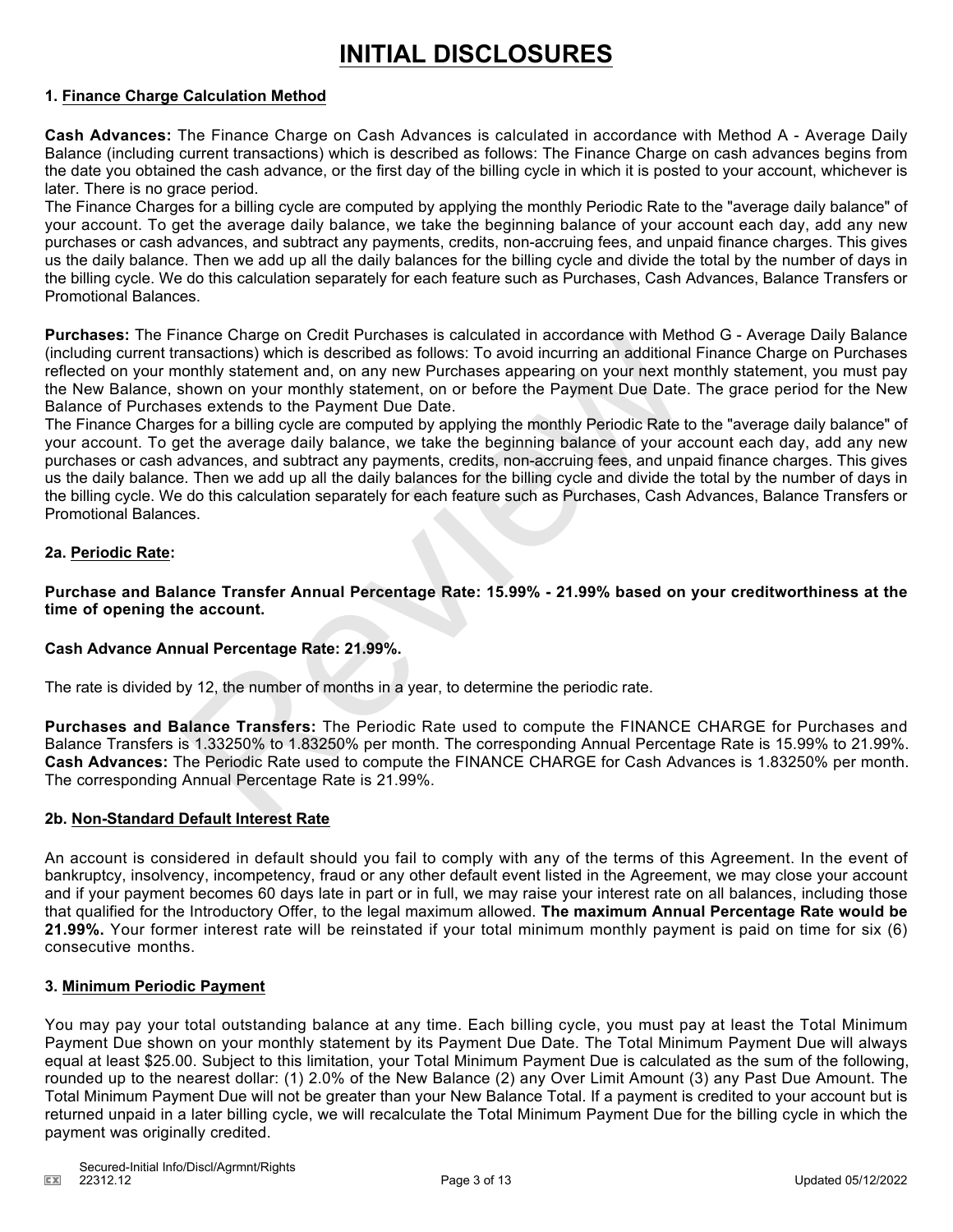### **4. Other Charges:**

**Returned Payment Fee:** If any check or other instrument given for payment on the Card account is dishonored for any reason, a processing fee of up to **\$25.00** may be imposed.

**Stop Payment Fee:** A fee of up to **\$25.00** will be charged to your account for any request to stop payment on a check issued against your account.

**Copy Charge:** A request for a copy of any of your account records will result in a fee of **\$3.00** per copy being assessed against your account unless it is a disputed item.

**Research Fee:** A fee of **\$25.00** per hour will be assessed for time spent in researching something requested on your account. The minimum Research Fee assessed will be **\$25.00.**

**Telephone Transfer Fee:** Telephone payments made with a customer service representative will incur a fee of **\$10.00.**

**Express Mail Fee:** Requests for a rush delivery of cards will incur a fee of **\$35.00** for express delivery service. Cards sent express mail will be received within one to two business days. This fee will be added to your account balance.

**International Service (ISA) Fee:** An ISA fee of **1%** of the transaction amount may be assessed on all international transactions. A third party processor retains this **1%** as compensation for performing the currency conversion service. The currency conversion rate in effect on the processing date may differ from the rate in effect on the transaction date or posting date.

### **5. Security Interests**

For this Secured credit card, you will execute a written agreement granting a security interest in an account (certificate of deposit) held by issuer to secure your obligations under this credit card plan, such accounts and/or funds are additional security for your obligations to issuer arising from the use of your Card. The collateral held in your deposit account is not a substitute for payment of this account and you are bound by the terms and conditions contained within these Disclosures and your Cardholder Agreement. The limit on your Secured credit card may not exceed the funds, held as collateral, in your deposit account. If, at any time, you close or withdraw the collateral funds held in your deposit account without our prior authorization, we may suspend or close your account or otherwise terminate your right to use your account. Requests for a rush delivery of cards will incur a fee of \$35.00 for expresence expredent within one to two business days. This fee will be added to you<br>
vice (ISA) Fee: An ISA fee of 1% of the transaction amount may be<br>
d

### **6. Billing Errors/Cardholder's Rights**

See separate statement enclosed entitled "Your Billing Rights" for important information regarding your rights to dispute billing errors.

## **7. Military Lending Act**

Federal law provides important protections to members of the Armed Forces and their dependents relating to extensions of consumer credit. In general, the cost of consumer credit to a member of the Armed Forces and his or her dependent may not exceed an annual percentage rate of 36 percent. This rate must include, as applicable to the credit transaction or account: the costs associated with credit insurance premiums; fees for ancillary products sold in connection with the credit transaction; any application fee charged (other than certain application fees for specified credit transactions or accounts); and any participation fee charged (other than certain participation fees for a credit card account).

If you wish to be provided an oral disclosure, this may be obtained by contacting us, toll free, at: (888) 784-6313.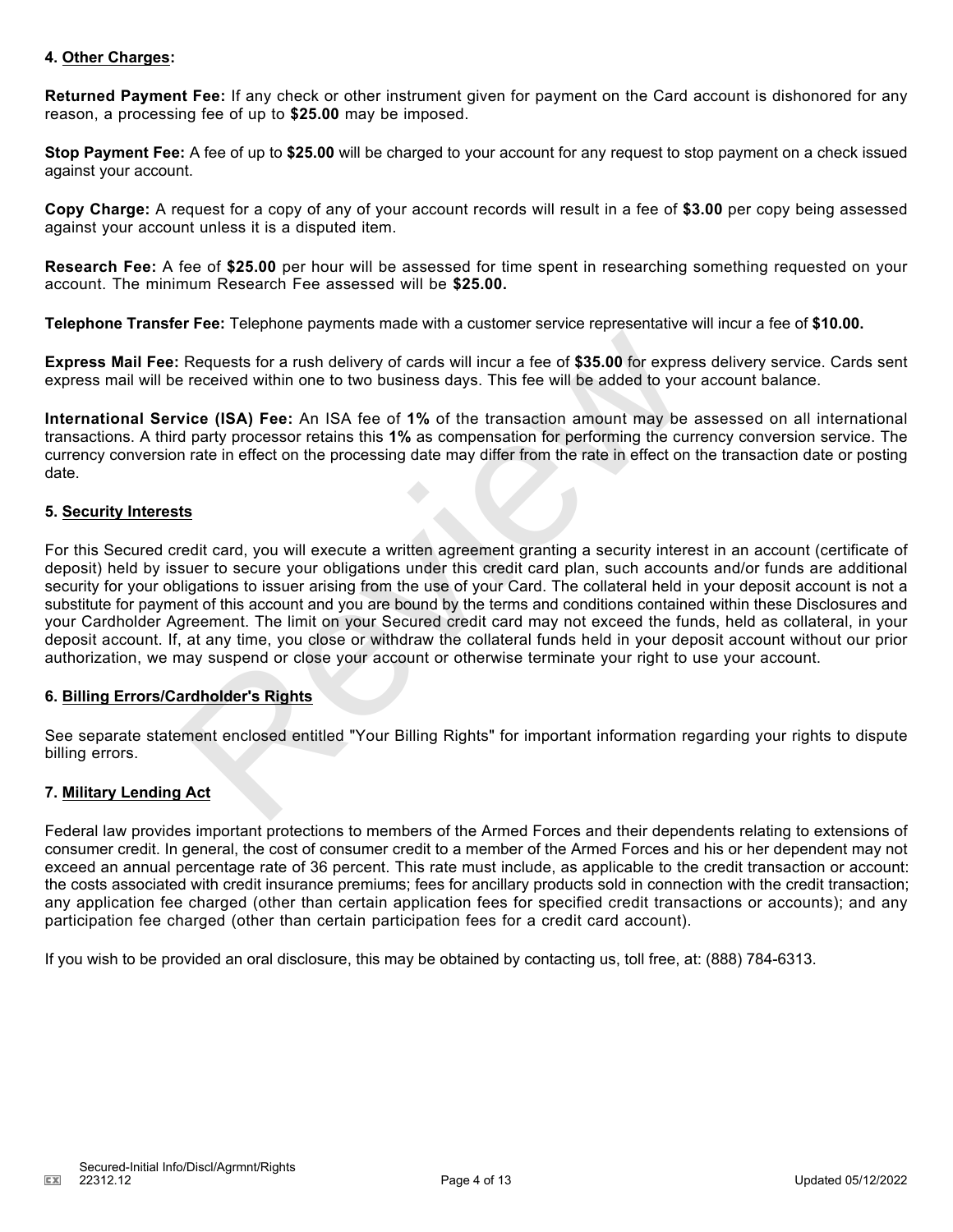## **Northwest Bank Cardholder Agreement**

## **SECTION 1: INTRODUCTORY CONTRACT PROVISIONS**

**Your Contract:** This document, and any future changes to it, is your contract with us and will govern your "Account". We will refer to this document as your "Cardholder Agreement" or "Agreement." It consists of this document, "Initial Disclosures" (which will be received with your card carrier) and other documents that we may refer to as part of this Agreement. These terms also include any changes we may make to this document from time to time. By activating and/or using your credit card account, you agree to all terms and conditions contained herein, as well as changes that may be made from time to time.

**Parties to Agreement:** "We," "us," and "our" refer to Northwest Bank. "You," "your," and "yours" refer to any person (a) whose name appears on a Card or Statement or who uses this Account, or (b) who otherwise agrees to be liable on the Account.

**Changes in Terms:** *We reserve the right to amend this Agreement at any time, by adding, deleting, or changing provisions of this Agreement.* All amendments will comply with the applicable notice requirements of federal and state law that are in effect at that time.

### *The reasons we may amend this Agreement include the following:*

- 1. Changes in regulation or legislation, or a change in the interpretation of a regulation or legislation.
- 2. Changes related to your individual credit history, such as: your risk profile, your payment or transaction patterns, balance patterns, the utilization levels of this and other accounts, credit bureau information including the age, history and type of other accounts, and the measure of risk associated with each.
- 3. Changes to overall economic and market trends, product design, and business needs.

If an amendment gives you the opportunity to reject the change, and if you reject the change in the manner provided in such amendment, we may terminate your right to receive credit and may ask you to return all credit devices as a condition of your rejection. We may replace your card with another card at any time.

**Definitions:** In addition to other terms defined throughout the Agreement, the following terms have the meaning indicated in this Section:

| in effect at that time.                                                                                                                                                                                                                                                                                                                                                                                                                                                                                                         | <b>ons of this Agreement.</b> All amendments will comply with the applicable notice requirements of federal and state law                                                                                                                                                                                     |  |  |
|---------------------------------------------------------------------------------------------------------------------------------------------------------------------------------------------------------------------------------------------------------------------------------------------------------------------------------------------------------------------------------------------------------------------------------------------------------------------------------------------------------------------------------|---------------------------------------------------------------------------------------------------------------------------------------------------------------------------------------------------------------------------------------------------------------------------------------------------------------|--|--|
|                                                                                                                                                                                                                                                                                                                                                                                                                                                                                                                                 | sons we may amend this Agreement include the following:                                                                                                                                                                                                                                                       |  |  |
| Changes in regulation or legislation, or a change in the interpretation of a regulation or legislation.<br>Changes related to your individual credit history, such as: your risk profile, your payment or transaction patterns,<br>palance patterns, the utilization levels of this and other accounts, credit bureau information including the age, history<br>and type of other accounts, and the measure of risk associated with each.<br>Changes to overall economic and market trends, product design, and business needs. |                                                                                                                                                                                                                                                                                                               |  |  |
|                                                                                                                                                                                                                                                                                                                                                                                                                                                                                                                                 | nendment gives you the opportunity to reject the change, and if you reject the change in the manner provided in such<br>nent, we may terminate your right to receive credit and may ask you to return all credit devices as a condition of your<br>n. We may replace your card with another card at any time. |  |  |
| :tion:                                                                                                                                                                                                                                                                                                                                                                                                                                                                                                                          | ions: In addition to other terms defined throughout the Agreement, the following terms have the meaning indicated in                                                                                                                                                                                          |  |  |
| APR                                                                                                                                                                                                                                                                                                                                                                                                                                                                                                                             | means Annual Percentage Rate.                                                                                                                                                                                                                                                                                 |  |  |
| <b>Billing Cycle</b>                                                                                                                                                                                                                                                                                                                                                                                                                                                                                                            | means a period of about one (1) month ending on a billing date.                                                                                                                                                                                                                                               |  |  |
| Card                                                                                                                                                                                                                                                                                                                                                                                                                                                                                                                            | means a Northwest Bank credit card issued on your Account.                                                                                                                                                                                                                                                    |  |  |
| <b>Check</b>                                                                                                                                                                                                                                                                                                                                                                                                                                                                                                                    | means a check drawn on your Account.                                                                                                                                                                                                                                                                          |  |  |
| <b>Unauthorized Charge</b>                                                                                                                                                                                                                                                                                                                                                                                                                                                                                                      | means a transaction made on your Account by a person, other than any one of you, who<br>does not have actual, implied or apparent authority to make such transaction, and from<br>which none of you receive any benefit.                                                                                      |  |  |
| <b>Statement</b>                                                                                                                                                                                                                                                                                                                                                                                                                                                                                                                | means an Account billing statement.                                                                                                                                                                                                                                                                           |  |  |

## **SECTION 2: USE OF YOUR ACCOUNT**

**Consumer Account:** In addition to any other contractual or legal restrictions, the use of your Account is a Consumer Account and is not permitted to be used for business purposes.

**Legal Transactions and Other Account Limitations:** You may not use this account to make a payment on this or any other credit account with us or our affiliates. You may not use or permit your account to be used to make any illegal transaction. You will only use your account for transactions that are legal where you conduct them. For example, Internet gambling transactions may be illegal in your state. Display of a payment card logo by an online merchant does not mean that an Internet transaction is legal where you conduct it. We may charge your account for such transactions. We will not be liable if you engage in an illegal transaction. We may deny authorization of any transactions identified as Internet gambling. You may not use your account to conduct transactions in any country or territory, or with any individual or entity that is subject to economic sanctions administered and enforced by the U.S. Department of the Treasury's Office of Foreign Assets Control (OFAC). Use of your account in those countries will be blocked.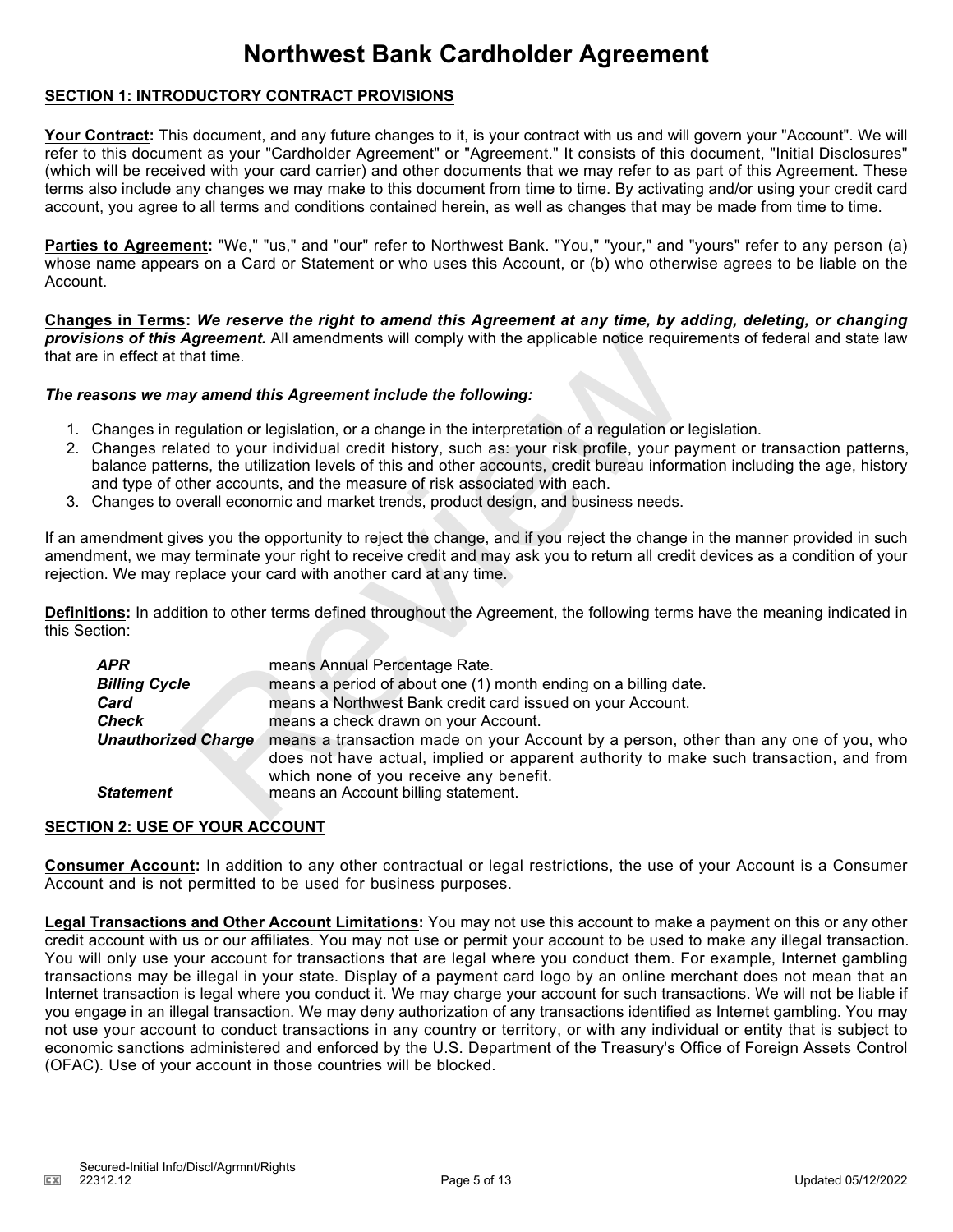**Credit Line and Cash Limit:** Your Account has a credit line "Line" shown on your card carrier or Statement. You will not allow your Account balance to exceed the amount of this Line. We may change your Line or Cash Limit at any time. We may, but are not required to, approve transactions that exceed your available Credit Limit. The entire credit line is not available for Cash Advances. Cash Limits are subject to change at Northwest's discretion. The maximum cash advance amount is limited to 50 percent of the account's credit limit. Cash advances are limited to two transactions per day. Cash advances through ATMs have a daily maximum of \$510 including ATM fees.

**Authorizations:** Some transactions require our prior authorization. We may limit the number of authorizations we give in a day. We may deny authorizations if you are in default (as defined under the Default Section), if we suspect fraudulent activity, or for other reasons. We are not liable for any failure to authorize a transaction. You are liable for any transaction we authorize even if we should not have authorized it because you are or would be in default as a result of the transaction. We are not liable for any retention of your card by us, any other financial institution, or any provider of goods or services.

**Transactions with Merchants Return Policy:** If a merchant discloses a policy such as "no returns", "no refund", "no return or credit without receipt", "as is", "store credit only", or "all sales final", you will be bound by that policy when you use your Account to buy goods or services from that merchant.

**Recurring Transactions:** Recurring preauthorized transactions occur when you authorize a merchant to automatically initiate a transaction using your account on a recurring basis. If you authorize a merchant to charge your Account for repeat transactions without your Card, you must notify the merchant when you want to discontinue the repeat transactions or if your Account is closed or if you are issued a new Account number. If we issue a new credit card with a different number or expiration date to you, we may (but are not obligated to) provide your new card number and expiration date to a merchant with whom you have set up a recurring preauthorized transaction in order to continue your recurring preauthorized transactions. Some merchants use the Visa Account Updater Service that allows them to automatically receive new credit card number associated with your Account. Not all merchants subscribe to this service. You may opt-out of the Visa Account Updater Service by contacting the Northwest Customer Service Department at (877) 672-5678. Opt-out of the Visa Account Updater Service does not preclude Northwest from providing new Account or credit card numbers to merchants by other means.

**Use of Your Credit Card Account with a Mobile Phone or Other Mobile Device:** Smart phones, some tablets or other mobile devices "mobile device" can download, store, and/or access account information, for instance through a mobile wallet, that may enable you to use the mobile device to purchase goods or services, make a balance transfer, or make a cash advance.

In certain instances, those transactions will replicate using your card to make a transaction on the internet with your computer. In other instances, the phone or mobile device will act as if it were a credit card itself. Applications that enable your mobile device will have unique terms governing those applications. Read them carefully. Transactions made through those applications are governed by this Agreement.

When your credit card Account information is accessible by your mobile device, it is important that you treat your mobile device with the same care you would your credit card. For example, you should secure your mobile device against unauthorized access. Keep in mind, if you give someone your phone, or other mobile device, that can be the same as giving that person your credit card.

**Transactions Made in Foreign Currencies:** If you make a transaction in a foreign currency (including, for example, online purchases from foreign merchants), the transaction will be converted by Visa International into a U.S. dollar amount in accordance with the operating regulations or conversion procedures in effect at the time the transaction is processed. Currently, those regulations and procedures provide that the currency conversion rate to be used is either (1) a wholesale market rate or (2) a government-mandated rate in effect one day prior to the processing date. The currency conversion rate in effect on the processing date may differ from the rate in effect on the transaction date or posting date. Transactions made in foreign currencies may be subject to an International Transaction Fee.

### **SECTION 3: TYPES OF TRANSACTIONS**

You may obtain credit in the form of **Purchases**, **Balance Transfers**, and **Cash Advances**, by using cards, access checks, an account number, or other credit devices. Cards are all the credit cards we issue to you and to any other person with authorization for use on this account pursuant to this Cardholder Agreement. An access check is a check we provide to you to obtain credit on this account. All access checks include an expiration date printed at the top. We will honor access checks received for payment before the expiration date printed on the check, provided your account is open and in good standing, with available credit. Access checks without a printed expiration date will not be honored. You must sign your card before using it to help protect your Account from unauthorized use. However, your liability under Section 6 does not depend on whether you sign your card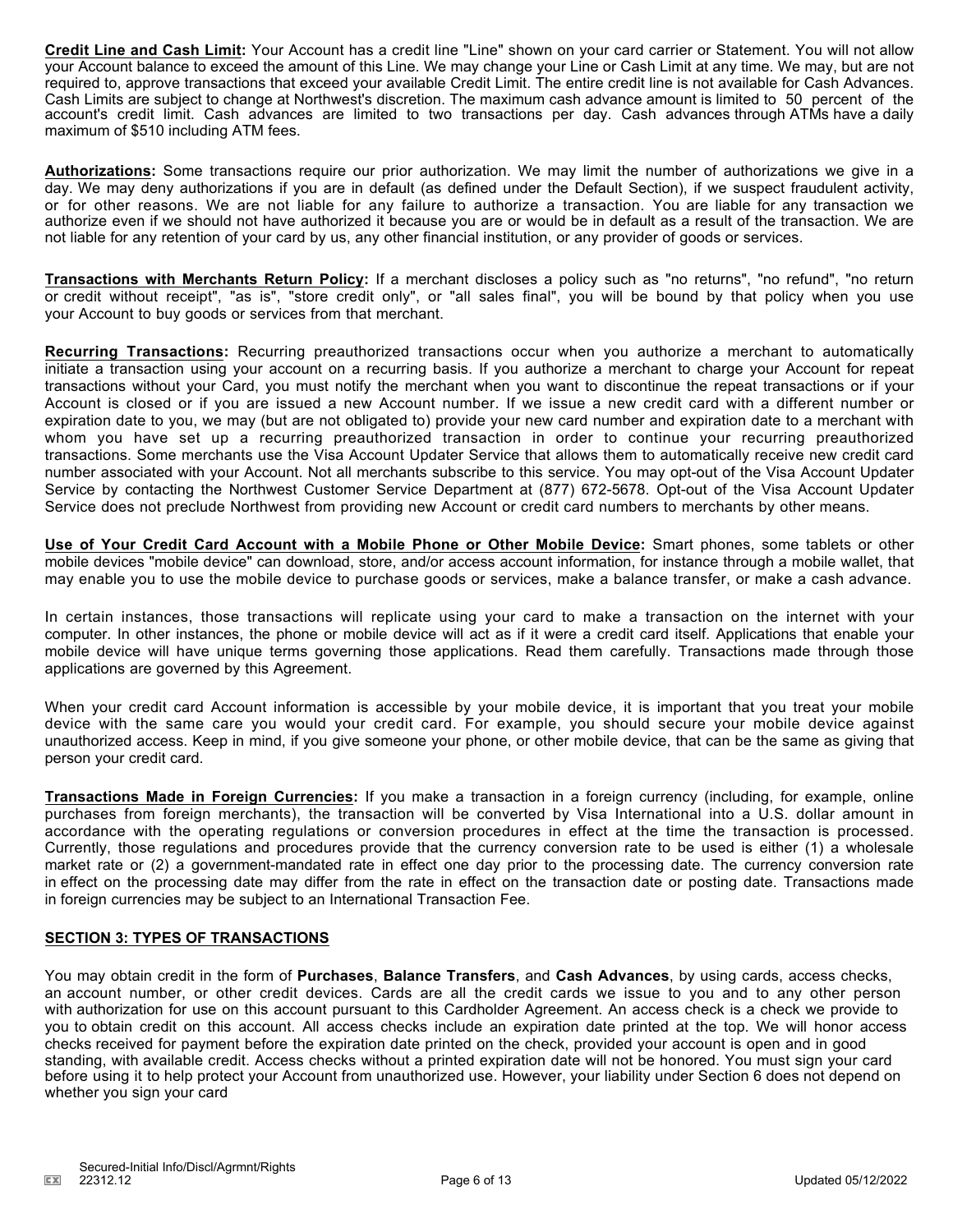**Purchases:** A purchase is use of your card or account number (including online, by phone, or through the use of an enabled mobile device) to:

- 1. buy or lease goods or services;
- 2. buy wire transfers from a non-financial institution "Wire Transfer Purchase";
- 3. make a transaction that is not otherwise a Cash Advance.

Purchases include Account Fees, as well as Transaction Fees and adjustments associated with any Purchase. This Agreement does not grant us a security interest in Purchases you charge to your Account.

**Balance Transfers:** A balance transfer is a transfer of funds to another creditor initiated by us at your request. A Balance Transfer does not include a transaction that is otherwise a Cash Advance. Balance Transfers include Transaction Fees and adjustments associated with any Balance Transfer.

**Cash Advances:** A cash advance is the use of your account for a loan in the following ways:

- 1. **Check Cash Advance:** by an access check "Check" you sign as drawer.
	- a. We may reject and return unpaid a Check you write because:
- i. Your available Line or Cash Limit has been or would be exceeded by paying the Check at the time it is presented to us; **h Advance:** by an access check "Check" you sign as drawer.<br> *r* reject and return unpaid a Check you write because:<br> *r* available Line or Cash Limit has been or would be exceeded by pay<br>
sented to us;<br>
date of your Check
	- ii. The date of your Check has passed the expiration date or is more than six (6) months old;
	- iii. Your Check is post-dated. If a post-dated Check is paid, resulting in another Check being returned or not paid, we are not responsible;
	- iv. Your Account is blocked, closed or suspended;
	- v. Your Account is not activated;
	- vi. You are in default or would be if we paid the Check;
	- vii. Your signature or the payee's name or endorsement is missing on the Check; or
	- viii. The Check appears altered.
- 2. **Bank Cash Advance:** by loans accessed in the following manner:
	- a. **ATM Cash Advance:** at an automated teller machine;
	- b. **Over the Counter "OTC" Cash Advance:** at any financial institution (i.e., to obtain cash, money orders, wire transfers, or travelers checks), or at any non-financial institution (i.e., to obtain cash);
- 3. **Overdraft Protection:** by funds transfer to cover an overdraft on a deposit account which you have enrolled in this service.
	- a. We may choose not to cover an overdraft because:
		- i. Your available Line or Cash Limit has been or would be exceeded by the transfer of funds at the time the account is overdrafted;
		- ii. Your Account is blocked, closed or suspended;
		- iii. Your Account is not activated; or
		- iv. You are in default or would be if we completed the transfer of funds.

Cash Advances include Transaction Fees and adjustments associated with any Cash Advance.

All Bank Cash Advances are subject to the Credit Line. For more information on credit lines, please refer to the section titled *Credit Line and Cash Limit* within this Agreement.

## **SECTION 4: FINANCE CHARGES**

**Grace Period:** We do not charge any periodic Finance Charges on your new Purchases if:

- 1. You pay your New Balance in full by your Payment Due Date; or
- 2. Your previous New Balance was zero or a credit balance.

There is no grace period for Cash Advances and Balance Transfers.

**Paying Interest:** Your due date is at least 25 days after the close of each billing cycle. We will not charge you any interest on purchases if you pay your entire balance by the due date each month. We will begin charging interest on cash advances and balance transfers on the transaction date.

**Billing Cycle:** A billing cycle is a time period that ends on a Statement Closing Date "Closing Date" determined by us and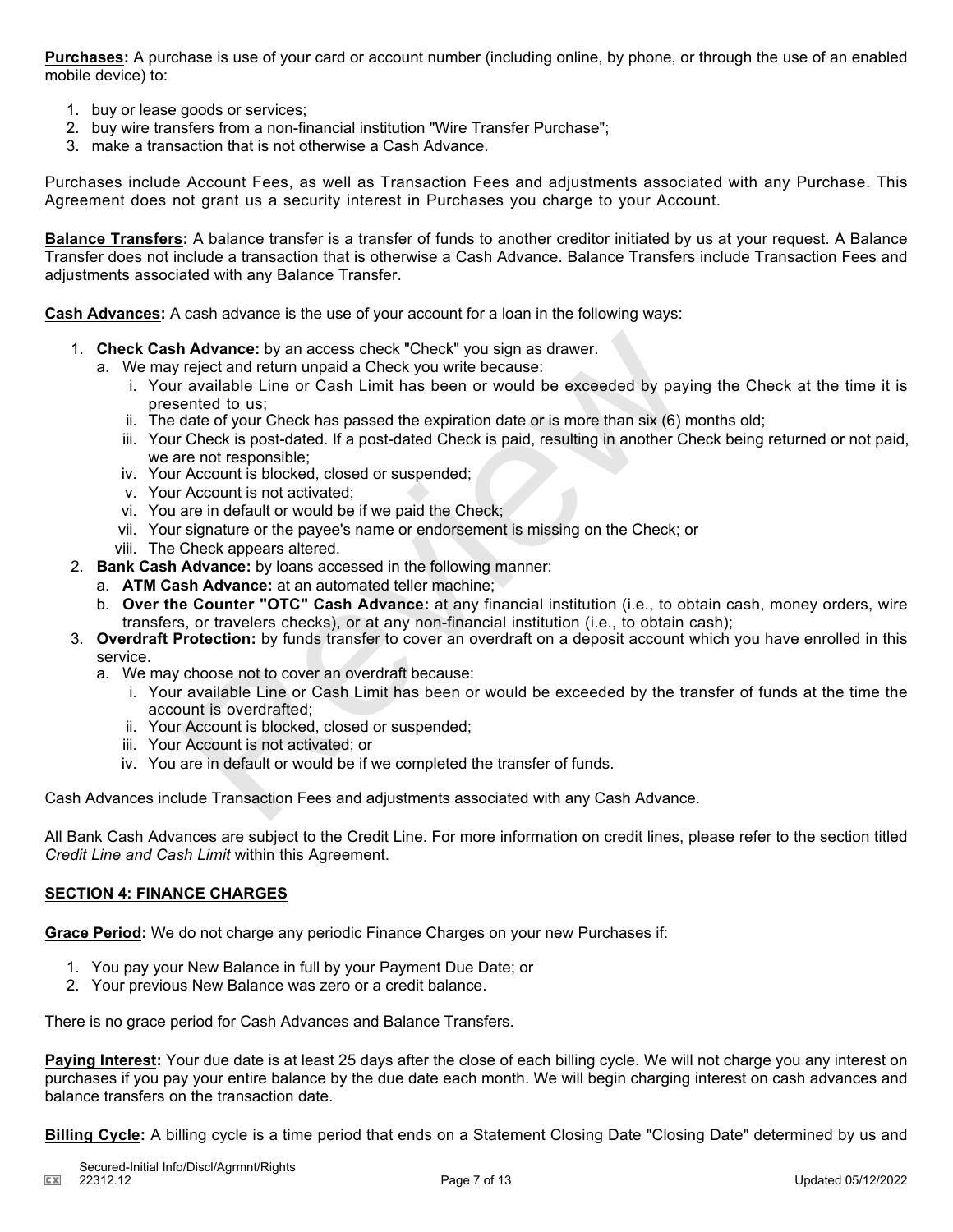begins on the day after the Closing Date of the previous billing cycle. Each monthly statement reflects a single billing cycle.

**Calculation and Billing of Interest Charges:** The Interest Charges for a billing cycle are computed by applying the Periodic Rate to the "average daily balance" of your account. To get the average daily balance, we take the beginning balance of your account each day, add any new purchases or cash advances, and subtract any payments, credits, non-accruing fees and unpaid interest charges. This gives us the daily balance. Then we add up all the daily balances for the billing cycle and divide the total by the number of days in the cycle. We do this calculation separately for each feature such as Purchases, Cash Advances, Balance Transfers or Promotional Balances.

**Periodic Rates and Annual Percentage Rates:** The Periodic Rates and the corresponding Annual Percentage Rates for your Account are listed on your Initial Disclosures. The Periodic Rate is the corresponding Annual Percentage Rate divided by twelve (12), rounded to the next highest hundred-thousandth of a percentage point.

**Variable Rate Information:** If you have a variable rate account, the variable rates listed in your Initial Disclosures are determined by adding a Margin listed in your Initial Disclosures to an Index. The Index is the highest prime rate published in the Money Rates Section of *The Wall Street Journal* in effect on the first day of each calendar month "the Index Date(s)". The variable Periodic Rates and corresponding Annual Percentage Rates will increase if the Index increases or decrease if the Index decreases. The changes to these variable rates will become effective on the first day of your Billing Cycle that ends in the calendar month following the Index Date. An increase to your periodic Rate and corresponding Annual Percentage Rate will increase the amount of Finance Charges on your Account and may increase your Minimum Payment Due.

**Fixed Rate Information:** If you have a fixed rate account, the periodic rate used to compute the finance charge for Credit Purchases and Cash Advances and the corresponding "Annual Percentage Rate" are outlined in your Initial Disclosures.

**Changes in Rates:** Your APR may be reviewed from time to time and we may, at any time, choose to modify your rate. If we modify your rate, we will provide you with written notice at least forty-five (45) days in advance. Any changes in these terms, including, changes in the Annual Percentage Rate and the periodic rate shall be effective with respect to any balances then outstanding as well as to future Credit Purchases and Cash Advances.

**Promotional Rates and Fees:** Promotional or Introductory Offers are temporary APRs "Promotional or Introductory Rates" or transaction fees "Promotional or Introductory Fees" that are offered on certain qualifying new transactions for a specified period of time. Each Offer will appear on your credit card statement after the first qualified new transaction for that Offer. If you revolve your balance to take advantage of a Promotional or Introductory Offer, all transactions and balances, including purchases, will be charged interest. ection or *I ne wall street Journal in* effect on the first day of each calendar<br>atates and corresponding Annual Percentage Rates will increase if the Ind<br>he changes to these variable rates will become effective on the fir

**Rates for Protected Balances:** When an interest rate change for new transactions is applied to your account, any existing balances of that type will be identified as Protected Balances on your statement. These Protected Balances generally are kept at their current APR until the balances are paid in full.

**Minimum Purchase Finance Charge:** Whenever the Purchase balance is subject to a periodic Finance Charge, we will charge the greater of that periodic Finance Charge or the Minimum Finance Charge for Purchases shown in your Initial Disclosures.

**Cash Advance and Balance Transfer Fees:** For each Cash Advance, we will charge the Cash Advance Fees shown on your Initial Disclosures, rounded to the next highest cent, and add the fee to the Cash Advance balance on the transaction date. Balance Transfers and Promotional Balances will also incur these Cash Advance Fees unless we state otherwise in our offer.

## **SECTION 5: FEES AND OTHER CHARGES**

We may charge the following fees and other charges on your account. These fees may or may not be applicable. See your Initial Disclosures for specific fee amounts for your account.

- 1. **Balance Transfer Fee:** A Balance Transfer Fee will be assessed for each creditor that we pay off with this account.
- 2. **Annual Fee:** If an Annual Fee applies to your Account, it will be assessed each year in the month of account opening. If this fee applies to your account, it will be assessed if your account is open or if you maintain a balance, whether or not you have active charging privileges.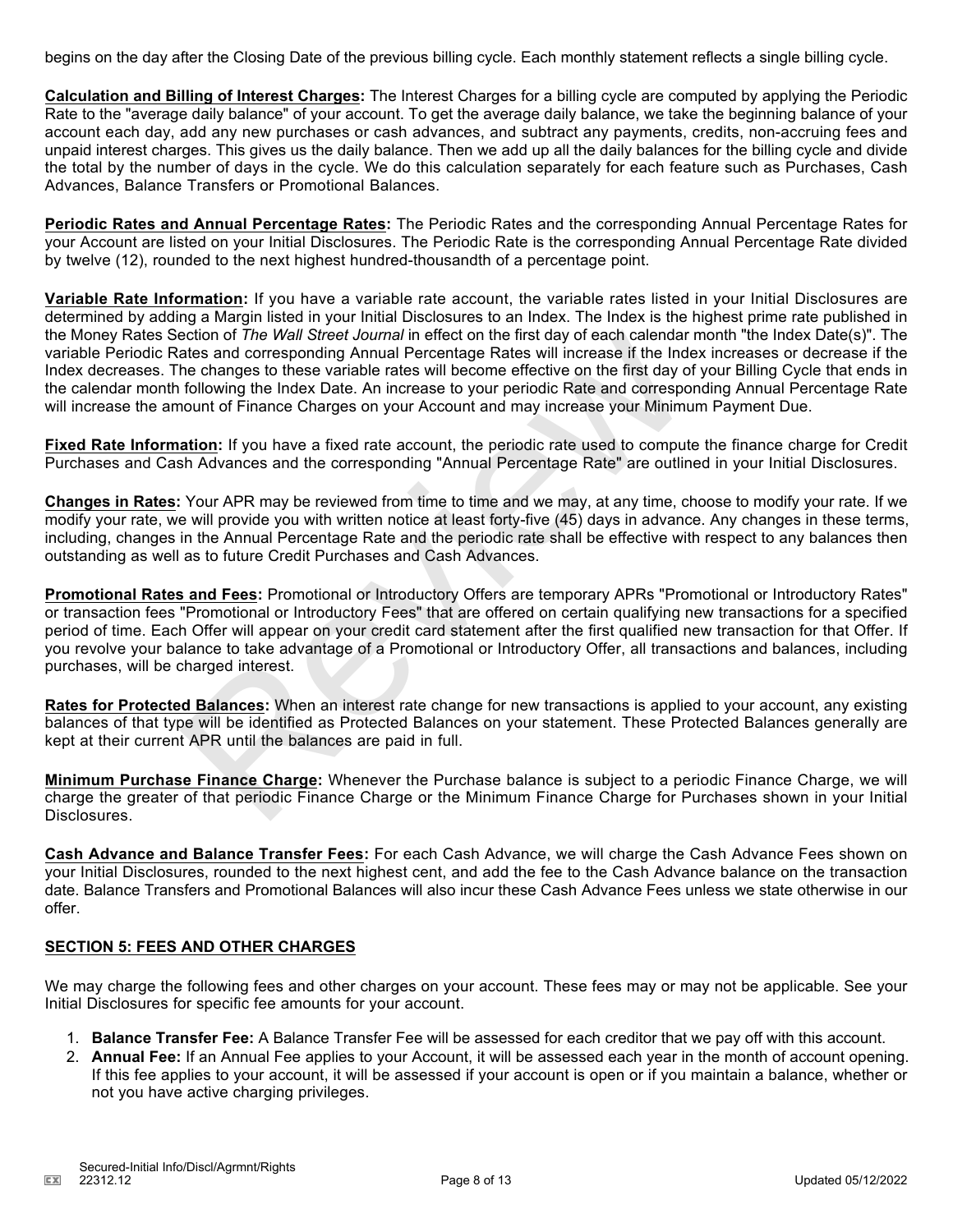- 3. **Late Fee:** A Late Fee will be assessed if the Total Minimum Payment Due shown on your monthly statement is not received by us on or before its Payment Due Date. The Late Fee will not exceed the Total Minimum Payment Due immediately prior to assessment of the fee.
- 4. **Over limit Fee:** Each time you attempt to make a charge which results in your outstanding balance (including pending authorizations) exceeding your credit line, Northwest Bank may choose to approve or deny the transaction at our own discretion. An Over Limit fee may apply if these transactions are approved. The Over Limit Fee will not exceed the Total Minimum Payment Due immediately prior to assessment of the fee.
- 5. **Returned Payment Fee:** A Returned Payment Fee will be assessed for any payment on your Account that is returned unpaid. The Returned Payment Fee will not exceed the Total Minimum Payment Due immediately prior to assessment of the fee, and will never exceed the amount of the payment being returned.
- 6. **Stop Payment Fee:** A Stop Payment Fee will be assessed for any request made to stop payment on a Check unless we have posted the Check to your Account before your request.
- 7. **Copy Charge:** A Copy Charge will be assessed if you request a copy of a Statement, sales draft, Check, or other record of your Account, other than a request related to a billing dispute you may assert against us, pursuant to applicable law.
- 8. **Research Fee:** A Research Fee will be assessed for our time researching something requested on your Account, other than for a billing dispute you may assert against us, pursuant to applicable law.
- 9. **Telephone Transfer Fee:** A Telephone Transfer Fee will be assessed for Telephone Payments processed by a Customer Service Representative.
- 10. **Express Mail Fee:** An Express Mail Fee will be assessed if you request rush delivery of a card.

**Fee Amounts:** The amount of applicable Fees on your Account are listed on you Initial Disclosures and added to the Purchase balance of the Account on the date they are assessed.

## **SECTION 6: YOUR LIABILITY**

**Liable Parties:** All persons who initially or subsequently request, are granted, accept, guarantee or use the account are individually and together responsible for any total outstanding balance. You will be liable for the full balance due on the Account whether or not your name appears on the Statement. If you are responsible to pay any total outstanding balance, we may refuse to release you from liability until all of the cards, access checks, and other credit devices outstanding under the account have been returned to us and you repay us the total outstanding balance owed to us under the terms of this Agreement. or a billing dispute you may assert against us, pursuant to applicable la<br>
Transfer Fee: A Telephone Transfer Fee will be assessed for Telephone<br>
Fransfer Fee: A Telephone Transfer Fee will be assessed for Telephone<br>
Frevi

**Other Users of the Account:** If you are not a Liable Party and you use this Account, you are liable for each transaction you make on the Account plus any Finance Charges, Other Fees and Charges and expenses provided in this Agreement and related to such transactions. If you are an Authorized User (as defined in Section 8), your liability does not relieve any Liable Party under this Agreement from liability for the Authorized User's transactions until paid.

## **SECTION 7: YOUR PAYMENTS**

**Promise to Pay:** You promise to pay us the amounts of all Transactions on your Account for which you are liable under Section 6 or by law, which includes all Purchases, Balance Transfers, and Cash Advances. You also promise to pay us all the amounts of interest charges, fees, and any other transactions charged to your account.

**Payments to Your Account:** You must pay each month at least the Total Minimum Payment Due shown on your monthly statement by its Payment Due Date. Payments must conform to the requirements set out on that monthly statement; these requirements may vary without prior notice. You may pay the entire amount you owe us at any time. Payments made in any billing cycle that are greater than the Total Minimum Payment Due will not affect your obligation to make the next Total Minimum Payment Due. If you overpay or if there is a credit balance on your account, we will not pay interest on such amounts. We may reject payments that are not drawn in U.S. dollars and those drawn on a financial institution located outside of the United States. If we choose to accept payments made in foreign currency or checks drawn on non-U.S. financial institutions, we may impose service and collection charges. Our determination of service and collection charges will be final. We are not required to accept any payment that we deem to require special handling. Generally, credits to your account, such as those generated by merchants or by person-to-person money transfers, are not treated as payments and will not reduce your Total Minimum Payment Due.

**Total Minimum Payment Due:** You may pay your total outstanding balance at any time. Each billing cycle, you must pay at least the Total Minimum Payment Due shown on your monthly statement by its Payment Due Date. The Total Minimum Payment Due will always equal at least \$25.00. Subject to this limitation, your Total Minimum Payment Due is calculated as the sum of the following, rounded up to the nearest dollar: (1) 2.0% of the New Balance (2) any Over Limit Amount (3) any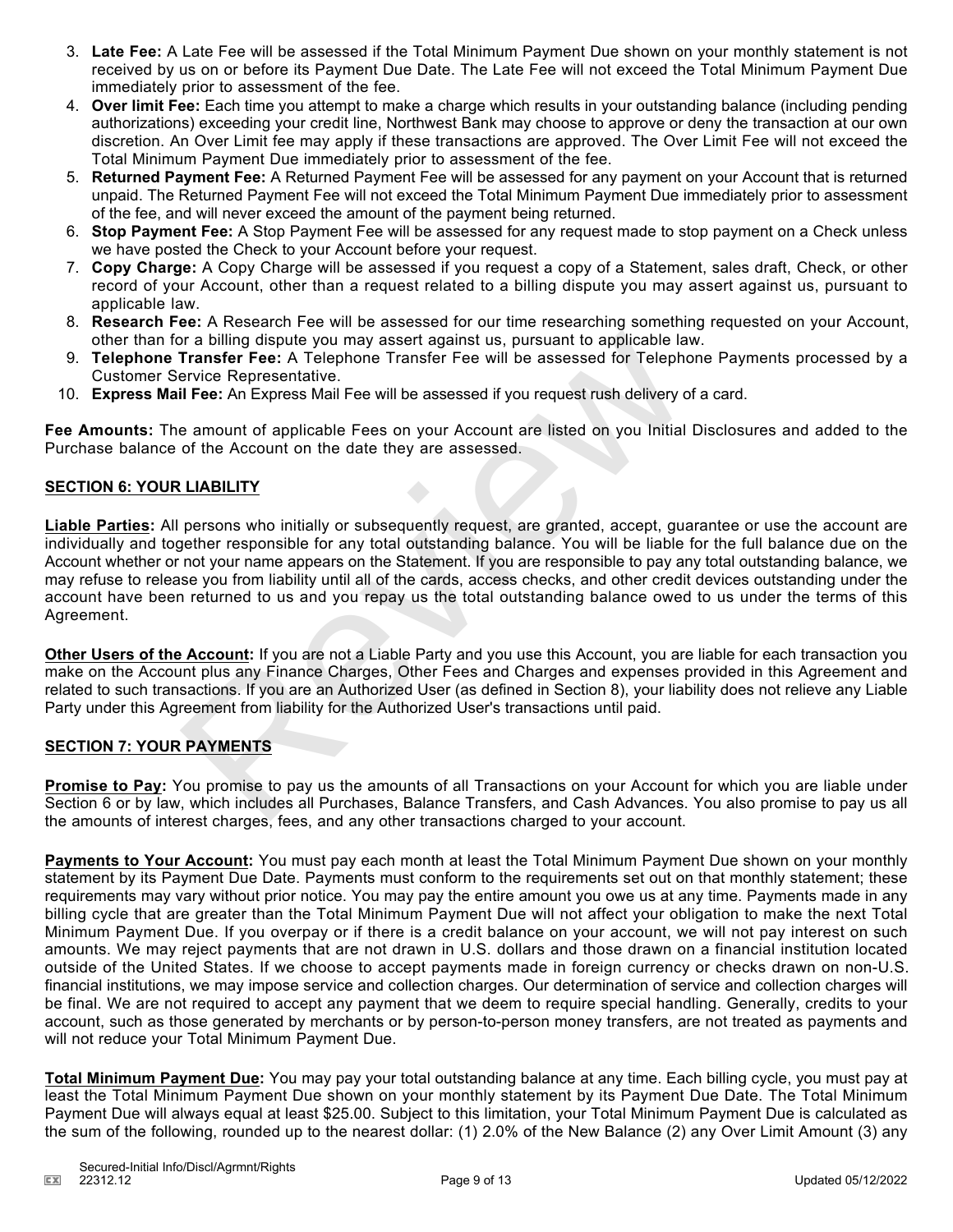Past Due Amount. The Total Minimum Payment Due will not be greater than your New Balance Total. If a payment is credited to your account but is returned unpaid in a later billing cycle, we will recalculate the Total Minimum Payment Due for the billing cycle in which the payment was originally credited.

**When Your Payment Will Be Credited to Your Account:** Payments may be made using various methods. The guidelines for posting your payments are as follows:

## 1. **Payment Sent Via U.S. Mail**

- a. Payments will be posted on the date they are received if they meet all of the following criteria:
	- i. Payment is received by 5 p.m. local time at the address shown on the remittance slip on the front of your monthly statement;
	- ii. Payment is paid with a check drawn in U.S. dollars on a U.S. financial institution or a U.S. dollar money order; and
	- iii. Payment is sent in the return envelope with only the bottom portion of your statement accompanying it.
- b. Payments received after 5 p.m. local time at the remittance address on any day including the Payment Due Date, but that otherwise meet the above requirements, will be posted on the following business day.
- c. Payments that do not meet the above criteria may be delayed up to five days.

## 2. **Payments Made in Any of Our Branch Locations**

- a. The posting date for payments made in any of our branch locations will be the date they are received when they are made prior to closing.
- 3. **Payments Made Online or by Phone**
	- a. Payments made directly on our website or by phone before 5 p.m. will be posted on the date they are made.
	- b. Payments made directly on our website or by phone after 5 p.m. will be posted on the following business day.

## 4. **Payments Made via a Third Party Bill Payer Service**

a. Payments made using a third party Bill Payer Service may be received via ACH or physical check. These will be posted accordingly. **NOTE:** That physical checks mailed by a Bill Payer do not meet all of the above criteria for Mail Payments and will be treated as a non-conforming payment.

**ACH Payments:** We process most payment checks electronically. We use the information on your check to create an electronic funds transfer. Each time you send a check, you authorize a one-time electronic funds transfer. You also authorize us to process your check as a check or paper draft, as necessary. Funds may be withdrawn from your account as soon as the same day we receive your payment. You will not receive your cancelled check because we are required to destroy it. We will retain an electronic copy. the that do not meet the above criteria may be delayed up to five days.<br>
Wade in Any of Our Branch Locations<br>
Wade in Any of Our Branch locations will be the day<br>
sting date for payments made in any of our branch locations

**How We Allocate Your Payments:** Payments are allocated to posted balances. If your account has balances with different APRs, we will allocate the amount of your payment equal to the Total Minimum Payment Due to the lowest APR balances first. Payment amounts in excess of your Total Minimum Payment Due will be applied to balances with higher APRs before balances with lower APRs.

**Other Payment Terms:** We can accept late payments, partial payments, or payments with any restrictive writing without losing any of our rights under this Agreement. This means that no payment, including those marked with paid in full or with any other restrictive words, shall operate as an accord and satisfaction without the prior written approval of one of our senior officers. You may not use a postdated check to make a payment. If you do postdate a payment check, we may elect to honor it upon presentment or return it uncredited to the person that presented it, without in either case waiting for the date shown on the check. We are not liable to you for any loss or expense arising out of the action we elect to take.

**Default:** Your Account is in default if you fail to comply with any of the terms of this Agreement including, incompetency, bankruptcy, insolvency, fraud, misrepresentation and in the event of your death. If you are in default, we may close your Account without notice, and you must immediately pay your unpaid balance. To the extent not prohibited by law, if you are in default, you will pay our collection costs, attorney fees (including allocated costs for attorneys who are employed by us), court costs and all other expenses of enforcing our rights under this Agreement.

## **SECTION 8: OTHER IMPORTANT INFORMATION**

**Change of Personal Information:** You will notify us in writing immediately if you change your name, address or home or business telephone number. If you need to do so, please write to: Northwest Bank, Credit Card Programs, PO Box 788, Warren, PA 16365. We may also change your address if so notified by the U.S. Post Office.

**Authorized Users:** If you permit any person to use your card, access checks, account number, or other credit device with the authorization to obtain credit on your account, you will be liable for all transactions made by that person including transactions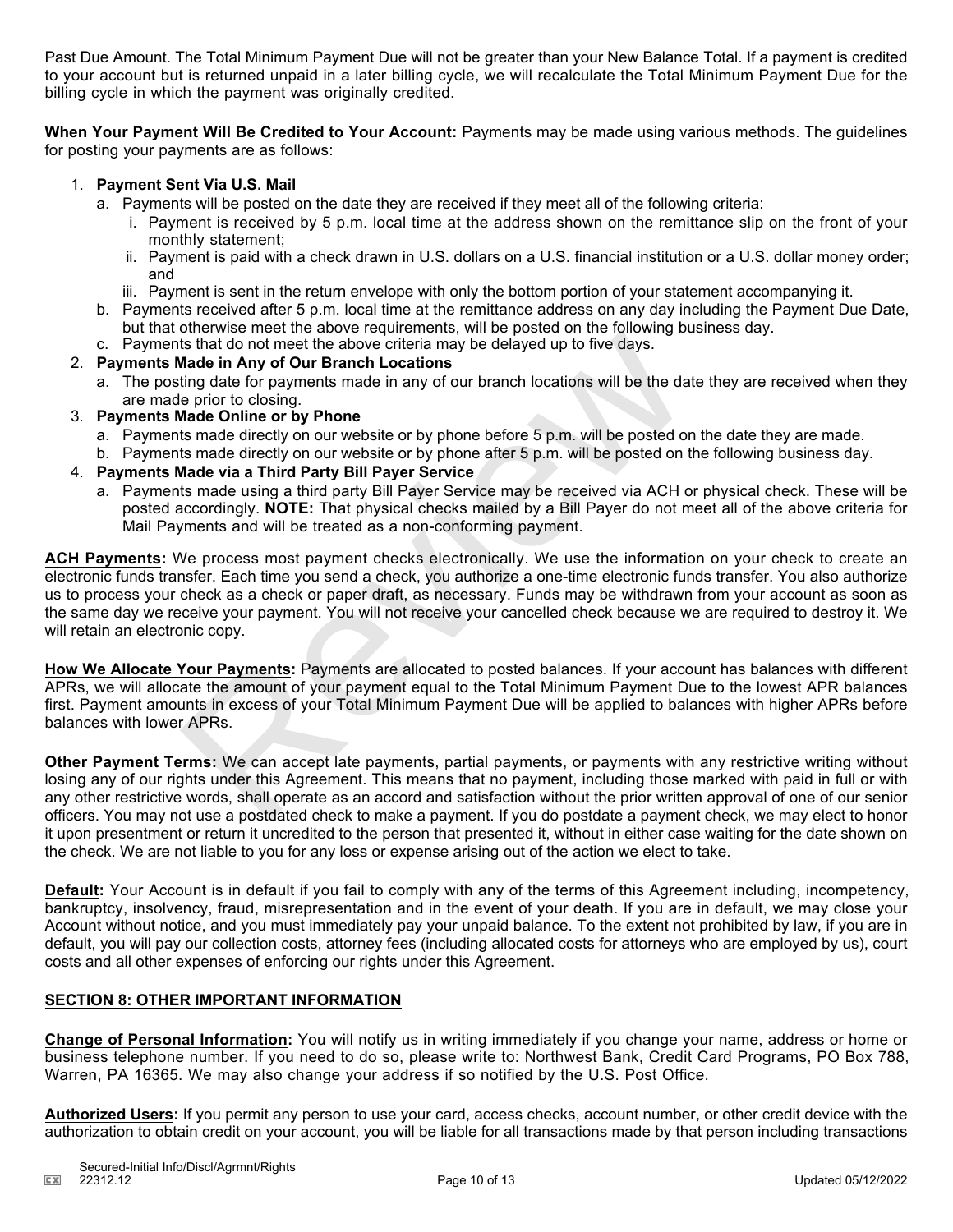for which you may not have intended to be liable, even if the amount of those transactions causes a credit line to be exceeded. Authorized users of this account may have the same access to information about the account and its users as the account holders. We may send account materials (cards, statements and notices) to any liable party, and that person will be responsible for delivering those materials to the other liable parties and authorized users. Notice to any of you will be considered notice to all of you. You may allow authorized users on your account in the following ways: (1) by notifying us that you want someone added to your account as an authorized user; (2) by lending or otherwise intentionally making your card, account number, or credit device accessible to another; or (3) by any other ways in which you would be legally considered to have allowed another to use your account or to be legally prevented from denying that you did so. You must think carefully before you allow anyone to become an authorized user. By doing so, you authorize the person to use your account to the same extent you can, including but not limited to making any Purchases, Balance Transfers, Cash Advances, and allowing others to use your account. Your account does not permit you to limit the nature or amount of authority you give to any authorized user and you will not attempt to do so. An authorized user's authority will continue until you notify us that you are terminating the authority and you physically retrieve the card or other credit device.

**Credit Information:** We may periodically review your credit standing by obtaining information from credit reporting agencies and others concerning your accounts. You will provide updated financial information upon our request. In addition, we may report information about you to credit reporting agencies. You have the right to dispute the accuracy of information we have reported. If you believe we have furnished inaccurate or incomplete information about you or your account to a credit reporting agency, write to us at: Northwest Bank, Credit Card Programs, PO Box 788, Warren, PA 16365. Please include your name, address, Account number, telephone number, social security number and a brief description of the problem. If available, please include a copy of the credit report in question.

**Closing Your Account:** We may suspend or close your account or otherwise terminate your right to use your account. We may do this at any time and for any reason. We may elect to not honor any access check which is written after the expiration date printed on that check. You may close your account at any time by notifying us in writing or by telephone. Your obligations under this Agreement continue even after the account is closed. You must destroy all cards, access checks or other credit devices on the account when the account is closed.

When your account is closed, you must contact anyone authorized to charge transactions to your account, such as internet service providers, health clubs or insurance companies. These transactions may continue to be charged to your account until you change the billing. Also, if we believe you have authorized a transaction or are attempting to use your account after you have requested to close the account, we may allow the transaction to be charged to your account.

**Stopping Payment on Checks:** To stop payment of a check you write against your account, you must call us at the Customer Service number shown on your Statement with all the following information; the exact dollar amount of the Check; the Check number; your Account number; the name of the party to whom the Check was written; and the name of the person who signed the Check. We will stop payment on the Check if we receive your stop payment request by the business day before the day we pay your Check. The date we pay the Check may be before the date it posts to your Account. The stop payment order will remain effective for six (6) months. Any request for a stop payment will be subject to a Stop Payment Fee. You may write us to cancel the order at any time. If you need to do so, please write to: Northwest Bank, Credit Card Programs, PO Box 788, Warren, PA 16365. my you coordict reporting agencies. You have the right to dispute the a<br>labout you to credit reporting agencies. You have the right to dispute the a<br>lielive we have furnished inaccurate or incomplete information about y<br>wr

**Lost or Stolen Cards and Checks:** If your Card or Checks are lost or stolen, or if you think your Account is being used without your permission, you must notify us immediately by calling the "Lost or Stolen Card" number on your Statement.

**Unauthorized Use of Your Account:** Please notify us immediately of the loss, theft, or possible unauthorized use of your account toll free, at: (888) 999-3359 or (531) 233-6393.

**Dispute Assistance:** If you disagree with a transaction on your Statement or have a dispute with a merchant as a result of the transaction, you will provide information or assistance we reasonably request. Otherwise, you will pay us for any resulting loss we have unless we are prohibited by applicable law from holding you liable for our loss.

**Reservations:** When using your Account to make travel or lodging reservations, obtain the merchant's cancellation policy and follow it if you cancel. If you cancel, obtain the merchant's cancellation number that it is required to give you. The merchant may charge you for a cancelled transaction unless you can provide us with the merchant's cancellation number.

**Benefits:** We may offer you certain benefits and services with your account. Any benefits or services are not a part of this Agreement, but are subject to the terms and restrictions outlined in any official documents provided to you from time to time by or on behalf of Northwest Bank. We may adjust, add, or delete benefits and services at any time and without notice to you.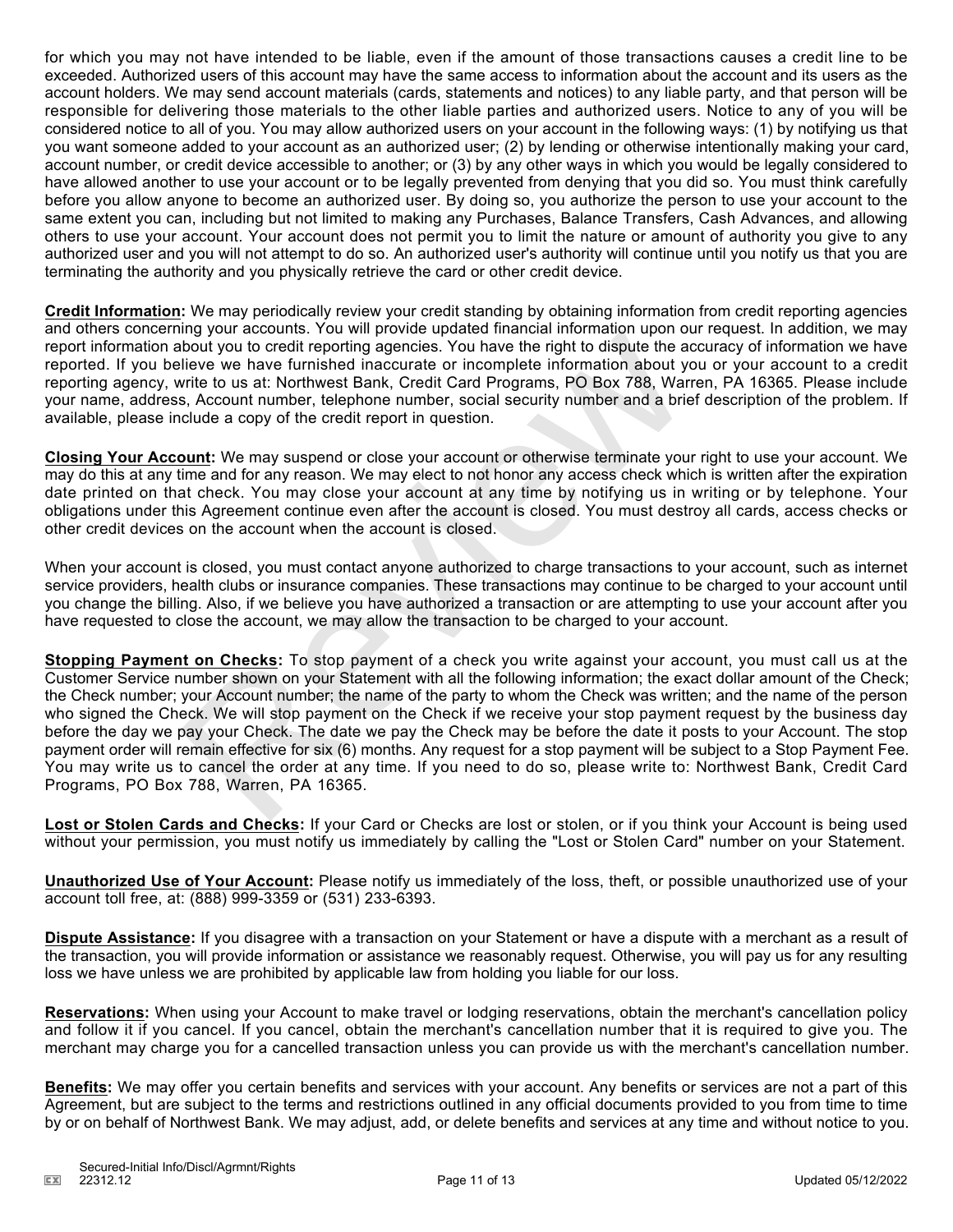**Monitoring and Recording Phone Calls:** You consent to and authorize Northwest Bank, any of its affiliates, or its marketing associates to monitor and/or record any of your telephone conversations with our representatives or the representatives of any of those companies. Where you have provided a cell phone number directly to us, or placed a cell phone call to us, you consent and agree to accept collection calls to your cell phone from us. For any telephone or cell phone calls we place to you, you consent and agree that those calls may be automatically dialed and/or use recorded messages.

**Right to Sell Your Account:** We may at any time, and without notice to you, sell, assign or transfer your account, any amounts due on your account, this Agreement, or our rights or obligations under your account or this Agreement to any person or entity. The person or entity to whom we make any such sale, assignment or transfer shall be entitled to all of our rights and shall assume our obligations under this Agreement, to the extent sold, assigned or transferred.

**Enforceability:** Our failure to exercise any of our rights under this Agreement will not waive any of our rights in the future. If any terms of this Agreement are found to be unenforceable; all other provisions will remain in full force.

## **SECTION 9: REGULATIONS AND GOVERNING LAW**

**Regulation Z Initial Disclosure:** You acknowledge receiving from us your Initial Disclosures required by Truth-in-Lending Regulation Z and agree that terms contained in your Initial Disclosures apply to your use of the card.

**Governing Law: THIS AGREEMENT IS GOVERNED BY APPLICABLE PENNSYLVANIA AND FEDERAL LAW.** This Agreement is made in Pennsylvania and we extend credit to you from Pennsylvania. This Agreement is governed by the laws of the State of Pennsylvania (without regard to its conflict of laws principles) and by any applicable federal laws.

**Ohio Residents:** Ohio anti-discrimination laws require creditors to make credit equally available to all creditworthy customers and that credit reporting agencies maintain separate credit histories on individuals upon request. The Ohio Civil Rights Commission administers these laws.

**New York Residents:** Northwest Bank may obtain at any time your credit reports for any legitimate purpose associated with the account or the application or request for an account including but not limited to reviewing, modifying, renewing and collecting on your account. On your request, you will be informed if such a report was ordered. If so, you will be given the name and address of the consumer-reporting agency furnishing the report. New York residents may contact the New York state department of financial services by telephone at (800) 342-3736 or visit its website www.dfs.ny.gov for free information on comparative credit card rates, fees and grace periods. al Disclosure: You acknowledge receiving from us your Initial Disclosure<br>argree that terms contained in your Initial Disclosures apply to your use of<br>THIS AGREEMENT IS GOVERNED BY APPLICABLE PENNSYLVANI<br>in Pennsylvania and

## **YOUR BILLING RIGHTS: KEEP THIS DOCUMENT FOR FUTURE USE**

## **This notice tells you about your rights and our responsibilities under the Fair Credit Billing Act.**

## **What To Do If You Find A Mistake On Your Statement**

If you think there is an error on your statement, write to us at: Northwest Bank P.O. Box 2087 Omaha, NE 68103-2087 You may also contact us on the Web: www.northwest.com. Log in to Northwest Internet Banking and go to the credit card portal.

### **In your letter, give us the following information:**

- Account information: Your name and account number.
- Dollar amount: The dollar amount of the suspected error.
- Description of problem: If you think there is an error on your bill, describe what you believe is wrong and why you believe it is a mistake.

## **You must contact us:**

- Within 60 days after the error appeared on your statement.
- At least 3 business days before an automated payment is scheduled, if you want to stop payment on the amount you think is wrong.